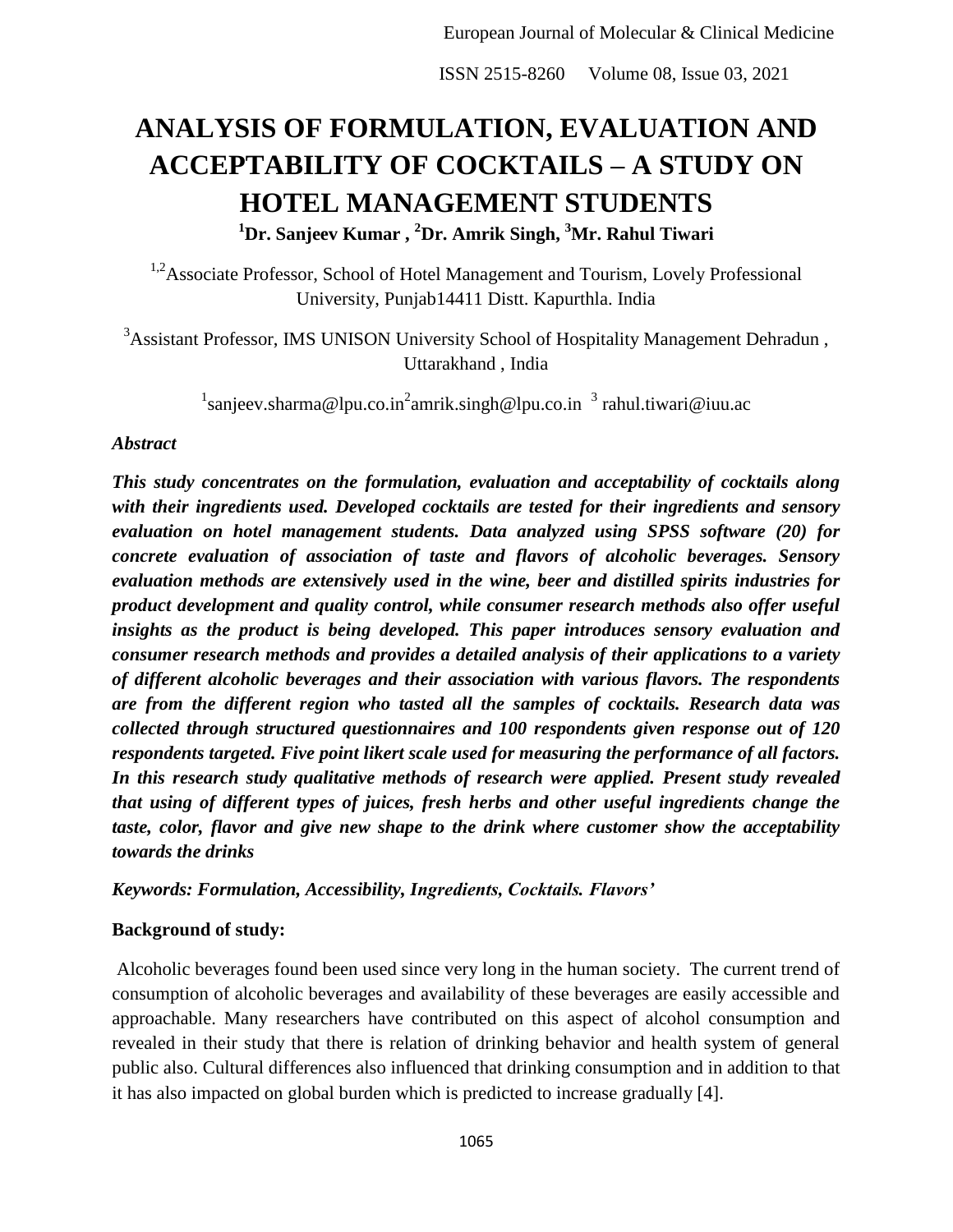The world beverage market of soft drinks includes (noncarbonated soft drinks (NCSD) and Carbonated Soft Drinks) and alcoholic drinks. The cocktail is a blend of alcoholic content and juices and other soft drinks that are heavily demanded drink due to their health benefits and features [1]. Bartender in the hotels are preferred the core expert of mixology of drinks as per their nutritive and medicinal content due to the reason that in today scenario guests are more proactive and knowledge with respect to what they drink 3]. The scope for these alcoholic beverages is increasing slightly as the trends and knowledge of health and health based drinks popularizing [4]. Alcohol consumers are consuming these drinks to reduce the stress level and making their following day a fresh day for workplace [2].

Developing cocktails require extensive beverage knowledge and skills to blend the alcoholic beverages as per latest trends. Beverages are classified in two categories alcoholic and non alcoholic drinks. An alcohol base drink contains ethanol content while on the other hand, nonalcoholic beverages contain no alcohol or less than 0.5 percent that also termed as soft drinks [5]. Increasing globalization and international trade, in recent decades, have had effects in the production and consumption patterns of beverages (Increasing supply and competition in the wine industry, as well as developments of concentrations in the beer markets, and probably similar challenges for spirits and soft drinks) [6,8,9]. Convergence in incomes has also been the case among a considerable number of countries and with subsequent influence on tastes and drinking patterns [4, 11]. In light of these issues

Food and Beverage sectors and segments are divided in various sections as given in the figure.



Figure1: Beverage Sectors and Segments (Sources: Soft drink worlds/2013).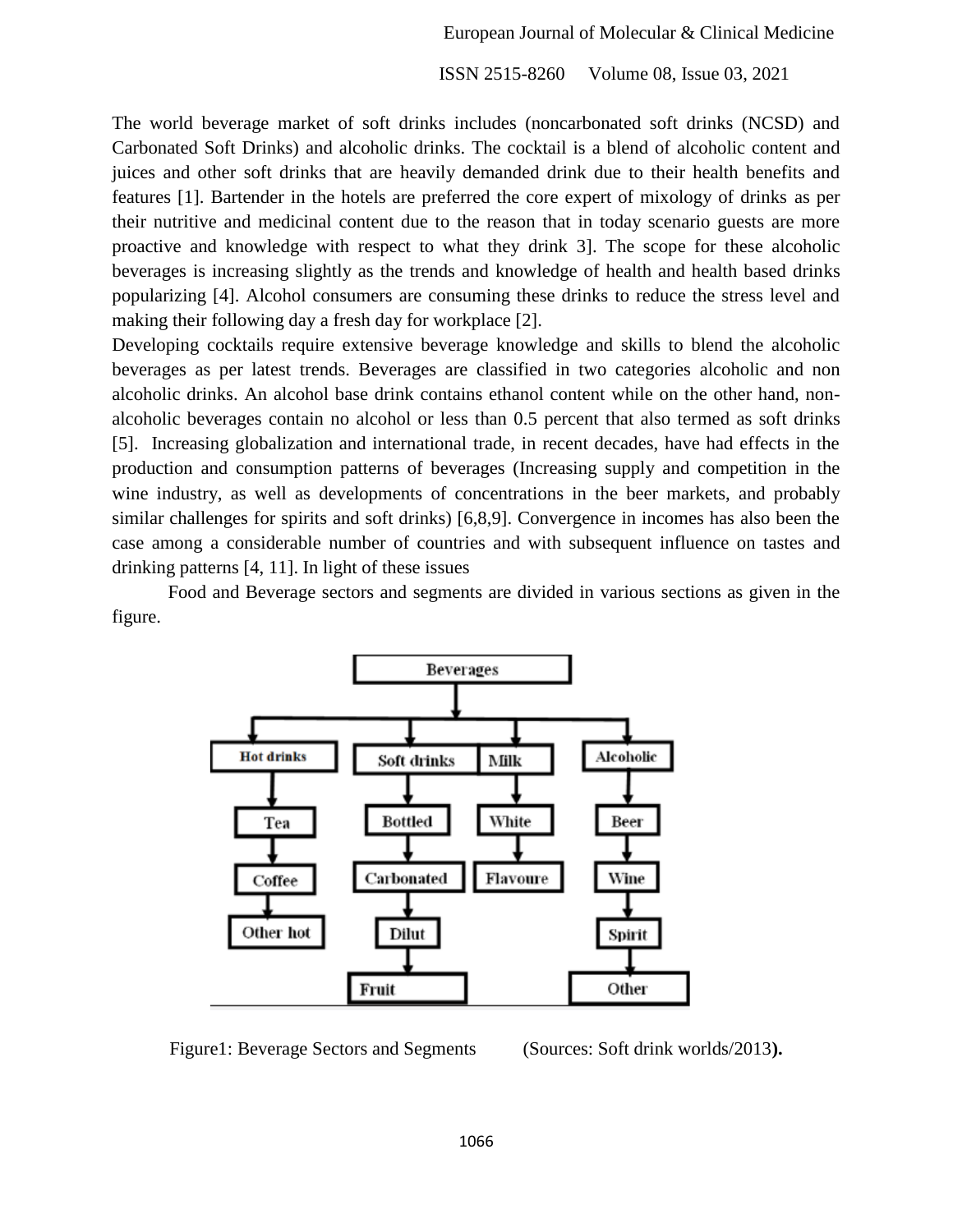Cocktail consumption is one new concept in the young generation, drinking of alcohol in large qualities not good for health. Different age group of people have their own way to consume the alcohol, some people consume the in the form of cocktail, where they like mixing of various types of drink together with verities of juices. In the social media sites different verities of cocktails are shown where today"s younger get the awareness about the cocktail and give much more preference to consume alcohol in the form of cocktail. Three things keep in mind at the time of preparation of cocktail i.e. **Balance, Style and consistency**. Creating a new cocktail recipes one of the most challenge part i.e. **flavor integration** and another one is taste but which should be according to your brain. The third element is one of the most important ie acidity, sweetness, bitterness and alcohol. The symbolic connection find between the food and cocktail as per psychology, sociology and anthropology [14]. Consumption of alcohol with food reported to show demographic variables such as age, gender, and other factors. The same relationship seen with wine and beer and it will consider as a summer drink. Australians people are passionate about their alcohol, Australian do not have their own particular cuisine but they more emphasis on sea food. Alcohols are generally used for medication and reduce the stress and loneliness.

Food and Wine: Linkage between food and wine coming from ancient times as an interesting food trend. American peoples found of different varieties of wines and they believe "A meal without wine is like a day without sunshine" [15]. People given much more preference to consume white wine with white meat, red meat with red wine and champagne served with sea food. Now a day"s there are certain cocktails prepared with using of beer and wine. Wines consume for pleasure and on special occasion. The combination of food and wine give mental relaxation same in the context of sparkling wine. The taste of wine enhances the food flavor.

#### **Collection of ingredients:**

There are some of the common ingredients used in the preparation of cocktails Whiskey, Bacardi, Vodka, Scotch Whiskey and Rum. Some other ingredients used for the preparation of cocktail orange juice, lemon juice, tomato juice, pineapple juice, mint leaf, castor sugar, Triple sac, salt, paper, egg white, coconut cream etc.

#### **Preperation and Coding of the Cocktails:**

Once all the ingredients collected and then start the process of making the different types of cocktails by using of different methods. Different types of juices are used for the preparation of cocktails and different CODE given according to their color, taste, flavor, presentation and the acceptance level. In the study six samples are collected and check their **PH Value, TSS (Brix) and Titrable Acidity (%).** The cocktail prepared with 1) Scotch Whiskey with Rum along with orange juice and grenadine syrup the coded as CODE A, 2) Bacardi with lemon juice, mint leafs, and caster sugar is coded as CODE B. 3) Vodka based cocktail with addition of cranberry Juice, triple Sec and lemon juice the coded as CODE C. 4) Vodka based cocktail with addition of tomato Juice, Worcestershire sauce, tobacco sauce, lemon juice with salt and paper coded as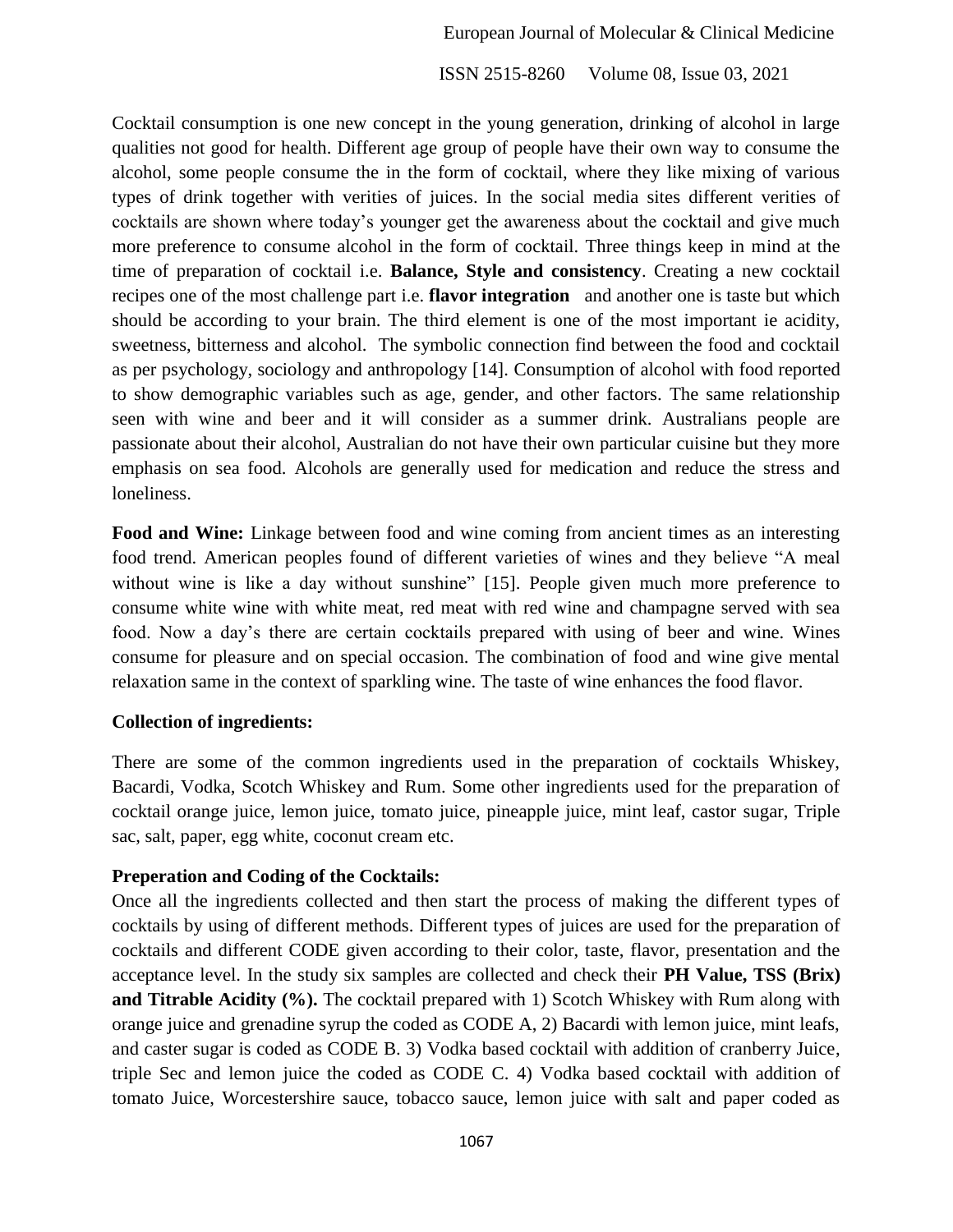CODE D. 5) Scotch whiskey with addition of some other ingredients like egg and lemon juice coded as CODE E. 6) White Rum with the addition of coconut cream and pineapple juice coded as a CODE F.

Recipes of Six Cocktail recipes mentioned in Table 1 Table 1. List of Ingredients for Cocktails:

| Code        | <b>Sample</b>      | <b>Ingredients</b>    | <b>PH</b>       | TSS (Brix)      | <b>Titrable</b><br><b>Acidity</b> |  |
|-------------|--------------------|-----------------------|-----------------|-----------------|-----------------------------------|--|
|             |                    |                       |                 |                 | (%)                               |  |
|             |                    | 45 ML Scotch Whisky   |                 |                 |                                   |  |
| A           |                    | 15 ML Dark Rum        |                 |                 |                                   |  |
|             | <b>Golden Glow</b> | 15 ML Orange Juice    | $3.79 + / 0.21$ | $15 + / 0.73$   | $1.52 + / 0.11$                   |  |
|             |                    | 5 MIL Grenadine       |                 |                 |                                   |  |
|             |                    | Syrup                 |                 |                 |                                   |  |
|             |                    | 4-5 Pcs Lemon         |                 |                 |                                   |  |
|             |                    | Chunks                |                 |                 |                                   |  |
| B           |                    | 6-8 Pcs Mint Leafs    | $3.78 + / 0.23$ | $4.7 + / 0.39$  | $1.52 + / 0.16$                   |  |
|             | Mojito             | 60 ML Bacardi White   |                 |                 |                                   |  |
|             |                    | Rum                   |                 |                 |                                   |  |
|             |                    | 1 Tbs Castor Sugar    |                 |                 |                                   |  |
|             | Cosmopolitan       | 45 ML Vodka           |                 |                 |                                   |  |
| $\mathbf C$ |                    | 90 ML Cranberry       | $3.05 + / 0.16$ |                 | $2.64 + / 0.18$                   |  |
|             |                    | Juice                 | (Lower)         | $14.2 + / 0.72$ | (High)                            |  |
|             |                    | 15 ML Triple Sec      |                 |                 |                                   |  |
|             |                    | 05 ML Lemon Juice     |                 |                 |                                   |  |
|             |                    | 45 ML Vodka           |                 |                 | $2.08 + / 0.18$                   |  |
|             |                    | 100 ML Tomto Juice    |                 |                 |                                   |  |
|             |                    | $2-3$ drops           |                 |                 |                                   |  |
|             | <b>Bloody</b>      | Worcestershire sacuce |                 |                 |                                   |  |
| D           | <b>Marry</b>       | 3-4 drops Tobacco     | $4.20 + / 0.31$ | $8.1 + / 0.61$  |                                   |  |
|             |                    | sauce                 |                 |                 |                                   |  |
|             |                    | 15 ML Lemon Juice     |                 |                 |                                   |  |
|             |                    | Pinch of Salt &       |                 |                 |                                   |  |
|             |                    | Pepper                |                 |                 |                                   |  |
|             |                    | 45 ML Scotch Whisky   | $4.43 + / 0.33$ |                 | $1.12 + / 0.8$                    |  |
| E           | <b>Whisky Sour</b> | 5 Ml Egg White        | (High)          | $10+/0.63$      | (Lower)                           |  |
|             |                    | 15 ML Lemon Juice     |                 |                 |                                   |  |
|             |                    | <b>60ML White Rum</b> |                 |                 |                                   |  |
| $\mathbf F$ | Pina Colada        | 60 ML Coconut         | $4.39 + / 0.33$ | $8.2 + / 0.44$  | $1.68 + / 0.18$                   |  |
|             |                    | Cream                 |                 |                 |                                   |  |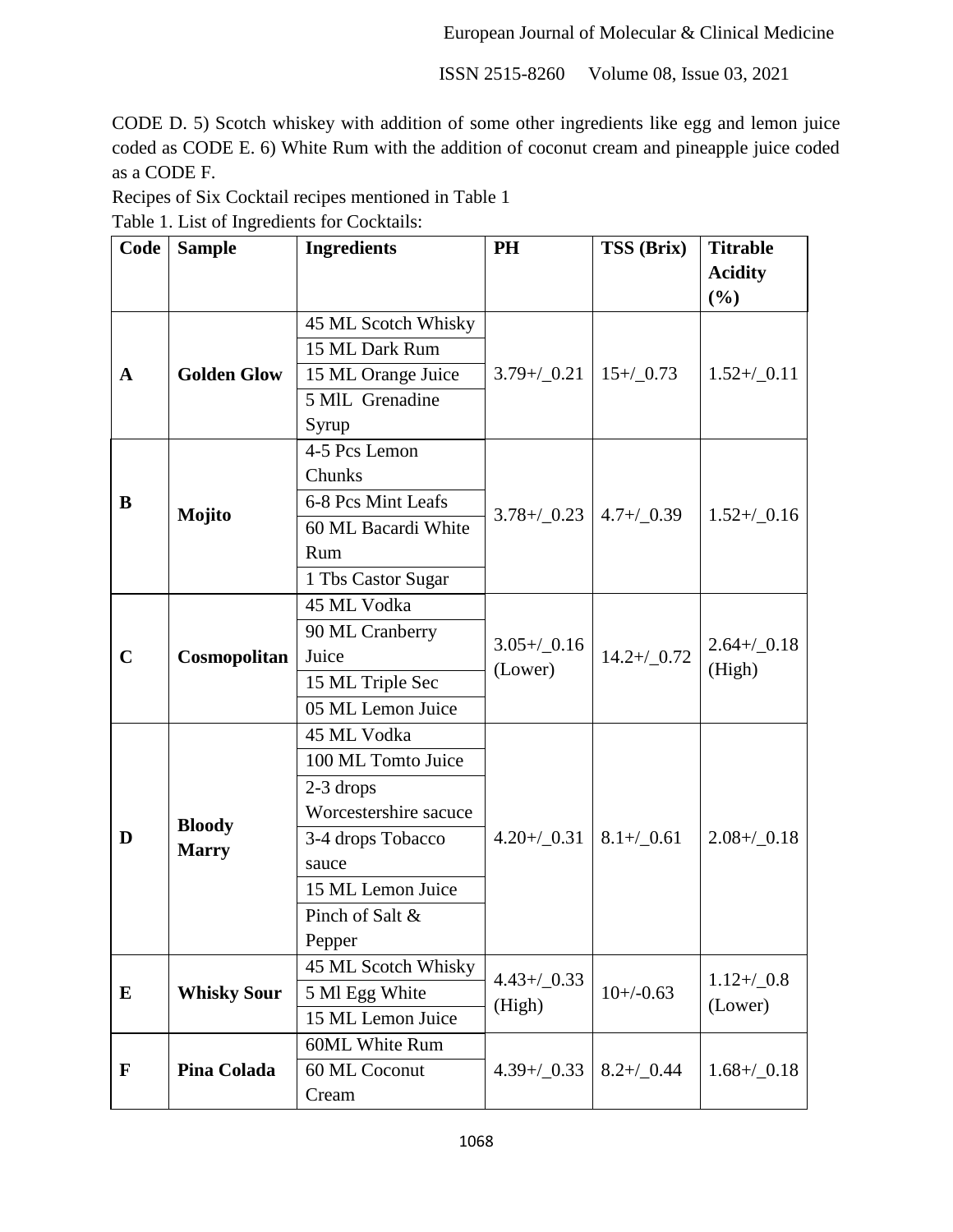## European Journal of Molecular & Clinical Medicine

ISSN 2515-8260 Volume 08, Issue 03, 2021

|  | 120 ML Pineapple |  |  |
|--|------------------|--|--|
|  | Juice            |  |  |

# **Sensory Evaluation Test:**

This evaluation plays an important role in developing of the new recipe and to check the acceptance of the targeted population. The sensory evolution was conducted with 100 randomly selected students of Hotel Management and experts in food and beverage service along with the Biotechnology department for the testing the sample and finding the value of **PH Value, TSS (Brix) and Titrable Acidity (%).** The score rating card mentioned on the above table with their value. All the responses data segregated and analysis the result in the SPSS software to fine the Pearson Correlation with each other

| Sr.            | <b>Hedonic Score</b> | <b>Color/base of</b> | <b>Taste of the</b> | <b>Flavor</b> of | <b>Presentation</b> | Acceptance   |
|----------------|----------------------|----------------------|---------------------|------------------|---------------------|--------------|
| N <sub>0</sub> |                      | the drink            | drink               | the drink        | of the drink        | of the drink |
|                |                      |                      |                     |                  |                     |              |
| 1              | Dislike extremely    |                      |                     |                  |                     |              |
| 2              | Dislike very         |                      |                     |                  |                     |              |
|                | much                 |                      |                     |                  |                     |              |
| 3              | Neither like nor     |                      |                     |                  |                     |              |
|                | dislike              |                      |                     |                  |                     |              |
| $\overline{4}$ | Like                 |                      |                     |                  |                     |              |
| 5              | Like Extremely       |                      |                     |                  |                     |              |

Table 2. Evaluation sheet for evaluating Cocktails Recipes:

# **Reliability and validity of pilot test**

The questionnaire vetted by industry expert and the academician for survey questionnaire. The pilots study conducted between the months of September to October 2019 by taking the sample size of 50 respondents. Based on responses, check their validity and reliability of instrument. Cronbach alpha calculated to measure the reliability of the instrument. In each part of the questionnaire was based on the result of the alpha coefficient. Cronbach"s Alpha, KMO used to examine the internal reliability of the pilot test.

Table No.3 Acceptable and Unacceptable Level of Cronbach"s Alpha Coefficient

| Alpha coefficient      | <b>Implied reliability</b> |
|------------------------|----------------------------|
| 60. Below then         | Unacceptable               |
| In between .60 and .65 | Undesirable                |
| 10. Between .65 and    | Minimally acceptable       |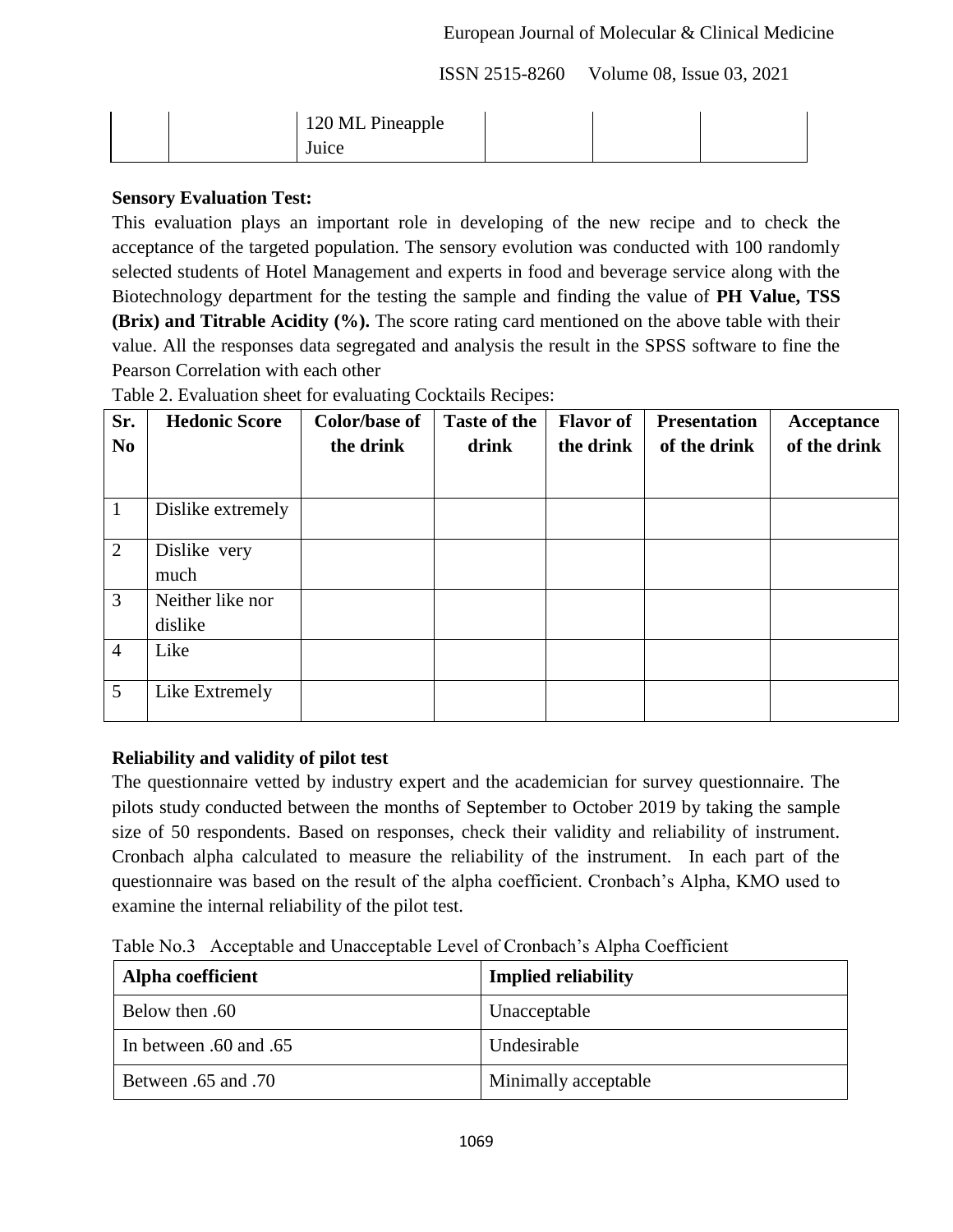| 80. Between .70 and | Respectable                   |
|---------------------|-------------------------------|
| 90. Between .80 and | Very good                     |
| Above then .90      | Consider shortening the scale |

*Source: DeVellis (1991)*

After the collection of data from the respondents it is further tested through software SPSS (20 version).The results shows that the alpha coefficients for all attributes were high range that is .660 which is acceptable as a good value.

Table No.4 Cronbach Alpha

| <b>Reliability Statistics</b> |                                                                         |                           |  |  |  |  |  |
|-------------------------------|-------------------------------------------------------------------------|---------------------------|--|--|--|--|--|
| Cronbach's<br><b>Alpha</b>    | <b>Cronbach's Alpha</b><br><b>Based on</b><br><b>Standardized Items</b> | Number of<br><b>Items</b> |  |  |  |  |  |
| .660                          | .669                                                                    |                           |  |  |  |  |  |

#### **Results and discussion:**

Table 5: Demographic Characteristics of the Sample

| <b>Age Group-</b> |                | Count | $\frac{0}{0}$ |
|-------------------|----------------|-------|---------------|
| $15 - 20$         | $\mathbf{1}$   | 52    | 52            |
| $21 - 25$         | $\overline{2}$ | 25    | 25            |
| $26 - 30$         | 3              | 10    | 10            |
| $31 - 35$         | 4              | 7     | 7             |
| $36 - 50$         | 5              | 6     | 6             |
| <b>Gender</b>     |                |       |               |
| Male              | 1              | 82    | 82            |
| Female            | $\overline{2}$ | 18    | 18            |
| Program           |                |       |               |
| Diploma           | 1              | 16    | 16            |
| Undergraduate     | $\overline{2}$ | 50    | 50            |
| Certificate       | 3              | 9     | 9             |
| Postgraduate      | $\overline{4}$ | 10    | 10            |
| Other             | 5              | 15    | 15            |
| Year              |                |       |               |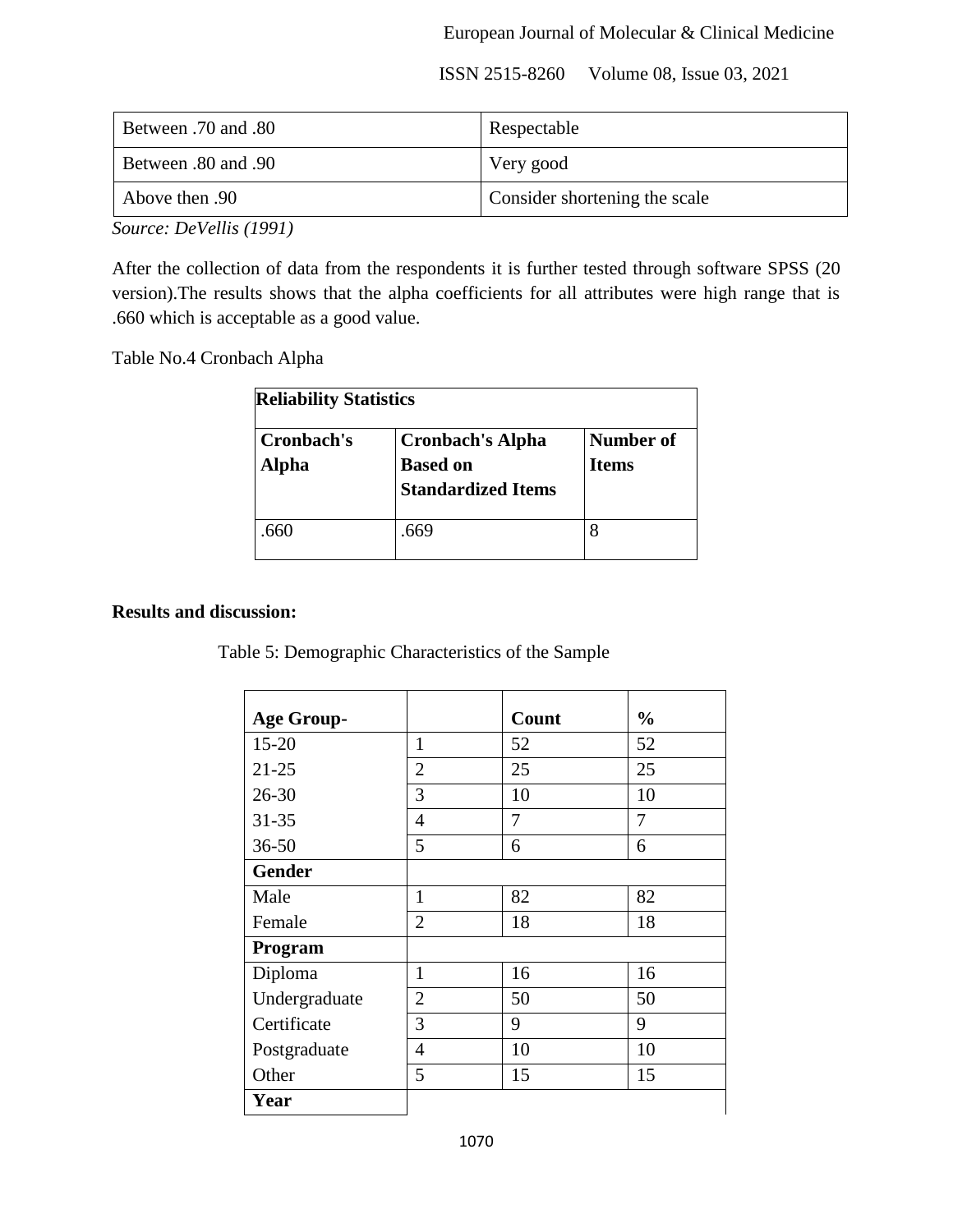## European Journal of Molecular & Clinical Medicine

| <b>First Year</b> | 15 |  |
|-------------------|----|--|
| Second Year       | 45 |  |
| Third Year        | ٠¬ |  |
| Final Year        |    |  |
| <b>Other</b>      |    |  |

ISSN 2515-8260 Volume 08, Issue 03, 2021

 *Source: Primary Data*

The data shown in the Table 5, the male respondents are 82% and female respondents 18% which 52% of customers are in the age group between 15 to 20 years and majority of respondents are professional degree holder and study the different program of hotel management. The data are collected from hotel management students where 50% students in undergraduate program and 10% students are doing post graduation. Respondents are studying in different years 45% students from second years and 17% from third years. These all respondents do the sampling of the cocktails and do the tasting, checking the actual color of the drink along with their flavor, presentation and check the acceptance level of the drink.

Table No. 6 Coefficient between the age and samples

| <b>Correlations</b> |                 |              |              |              |               |               |           |
|---------------------|-----------------|--------------|--------------|--------------|---------------|---------------|-----------|
|                     |                 | Age          | <b>Color</b> | <b>Taste</b> | <b>Flavor</b> | <b>Presen</b> | Acceptan  |
|                     |                 |              |              |              |               | tation        | ce        |
|                     | Pearson         | $\mathbf{1}$ | .130         | .087         | .084          | .140          | .163      |
|                     | Correlation     |              |              |              |               |               |           |
| Age                 | Sig. (2-tailed) |              | .197         | .388         | .406          | .166          | .104      |
|                     | N               | 100          | 100          | 100          | 100           | 100           | 100       |
|                     | Pearson         | .130         | $\mathbf{1}$ | $.653$ **    | $.597**$      | $.535***$     | $.355***$ |
| <b>Color</b>        | Correlation     |              |              |              |               |               |           |
|                     | Sig. (2-tailed) | .197         |              | .000         | .000          | .000          | .000      |
|                     | $\mathbf N$     | 100          | 100          | 100          | 100           | 100           | 100       |
|                     | Pearson         | .087         | $.653***$    | $\mathbf{1}$ | $.808^{**}$   | $.553***$     | $.663***$ |
| <b>Taste</b>        | Correlation     |              |              |              |               |               |           |
|                     | Sig. (2-tailed) | .388         | .000         |              | .000          | .000          | .000      |
|                     | N               | 100          | 100          | 100          | 100           | 100           | 100       |
|                     | Pearson         | .084         | $.597**$     | $.808***$    | $\mathbf{1}$  | $.574***$     | $.511***$ |
| <b>Flavor</b>       | Correlation     |              |              |              |               |               |           |
|                     | Sig. (2-tailed) | .406         | .000         | .000         |               | .000          | .000      |
|                     | N               | 100          | 100          | 100          | 100           | 100           | 100       |
|                     | Pearson         | .140         | $.535***$    | $.553***$    | $.574***$     | $\mathbf{1}$  | $.593**$  |
| <b>Presentation</b> | Correlation     |              |              |              |               |               |           |
|                     | Sig. (2-tailed) | .166         | .000         | .000         | .000          |               | .000      |
|                     | $\mathbf N$     | 100          | 100          | 100          | 100           | 100           | 100       |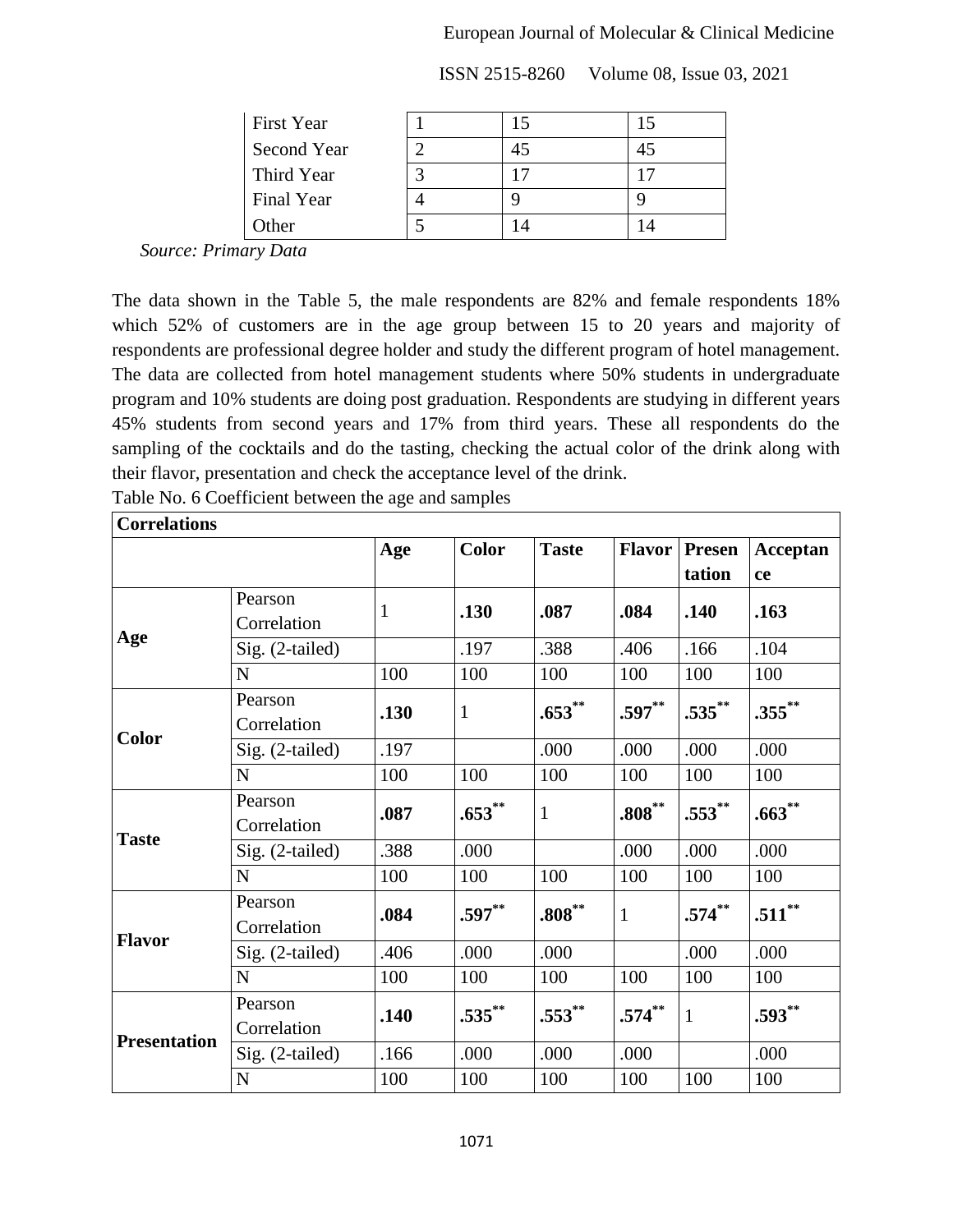|                                                                | Pearson<br>Correlation | .163 | $.355$ ** | $.663***$ | $.511$ ** | $.593**$ |     |
|----------------------------------------------------------------|------------------------|------|-----------|-----------|-----------|----------|-----|
| Acceptance                                                     | $Sig. (2-tailed)$      | .104 | .000      | .000      | .000      | .000     |     |
|                                                                |                        | 100  | 100       | 100       | 100       | 100      | 100 |
| **. Correlation is significant at the $0.01$ level (2-tailed). |                        |      |           |           |           |          |     |

*Source: Primary Data*

The study proves that the correlations found between the age, color, taste, flavor, presentation and acceptance of the drink. As per the above table number 5 the correlation between age and color of the drink show positive significance ie (r=**.197**) where the result prove that different age group of people given the preference to the color of the drink but their responses may be different. As the above table show the Correlation between customer satisfaction and loyal guest (r= .520). In the same table another color of the drink have strong significance correlation with taste ie (**.653\*\*** ) The another result seen in the table different age group of people have different opinion towards the taste vs flavor.

Different drinks prepared and tasted where all the value has positive relationship with each other but strong correlation was found ie (**.808\*\***) Different drink are prepared and tasted by the responded with different age group where study proved that where presentation of the drink is art and skill. The value shows the relationship between (r=.**.574\*\*** and **.593\*\***) which show the strong correlation with each other.

| <b>Correlations</b> |                   |               |              |              |               |             |           |
|---------------------|-------------------|---------------|--------------|--------------|---------------|-------------|-----------|
|                     |                   | <b>Gender</b> | <b>Color</b> | <b>Taste</b> | <b>Flavor</b> | Presentatio | Acceptanc |
|                     |                   |               |              |              |               | n           | e         |
|                     | Pearson           | $\mathbf{1}$  | .022         | .085         | .131          | .150        | .076      |
| <b>Gender</b>       | Correlation       |               |              |              |               |             |           |
|                     | $Sig. (2-tailed)$ |               | .827         | .402         | .195          | .137        | .454      |
|                     | N                 | 100           | 100          | 100          | 100           | 100         | 100       |
|                     | Pearson           | .022          | $\mathbf{1}$ | $.653***$    | $.597**$      | $.535***$   | $.355***$ |
| <b>Color</b>        | Correlation       |               |              |              |               |             |           |
|                     | Sig. (2-tailed)   | .827          |              | .000         | .000          | .000        | .000      |
|                     | N                 | 100           | 100          | 100          | 100           | 100         | 100       |
|                     | Pearson           | .085          | $.653$ **    | 1            | $.808^{**}$   | $.553***$   | $.663**$  |
| <b>Taste</b>        | Correlation       |               |              |              |               |             |           |
|                     | $Sig. (2-tailed)$ | .402          | .000         |              | .000          | .000        | .000      |
|                     | N                 | 100           | 100          | 100          | 100           | 100         | 100       |
|                     | Pearson           | .131          | $.597**$     | $.808***$    | 1             | $.574^{**}$ | $.511$ ** |
| <b>Flavor</b>       | Correlation       |               |              |              |               |             |           |
|                     | $Sig. (2-tailed)$ | .195          | .000         | .000         |               | .000        | .000      |

Table No. 7 Coefficient between the gender and samples of cocktail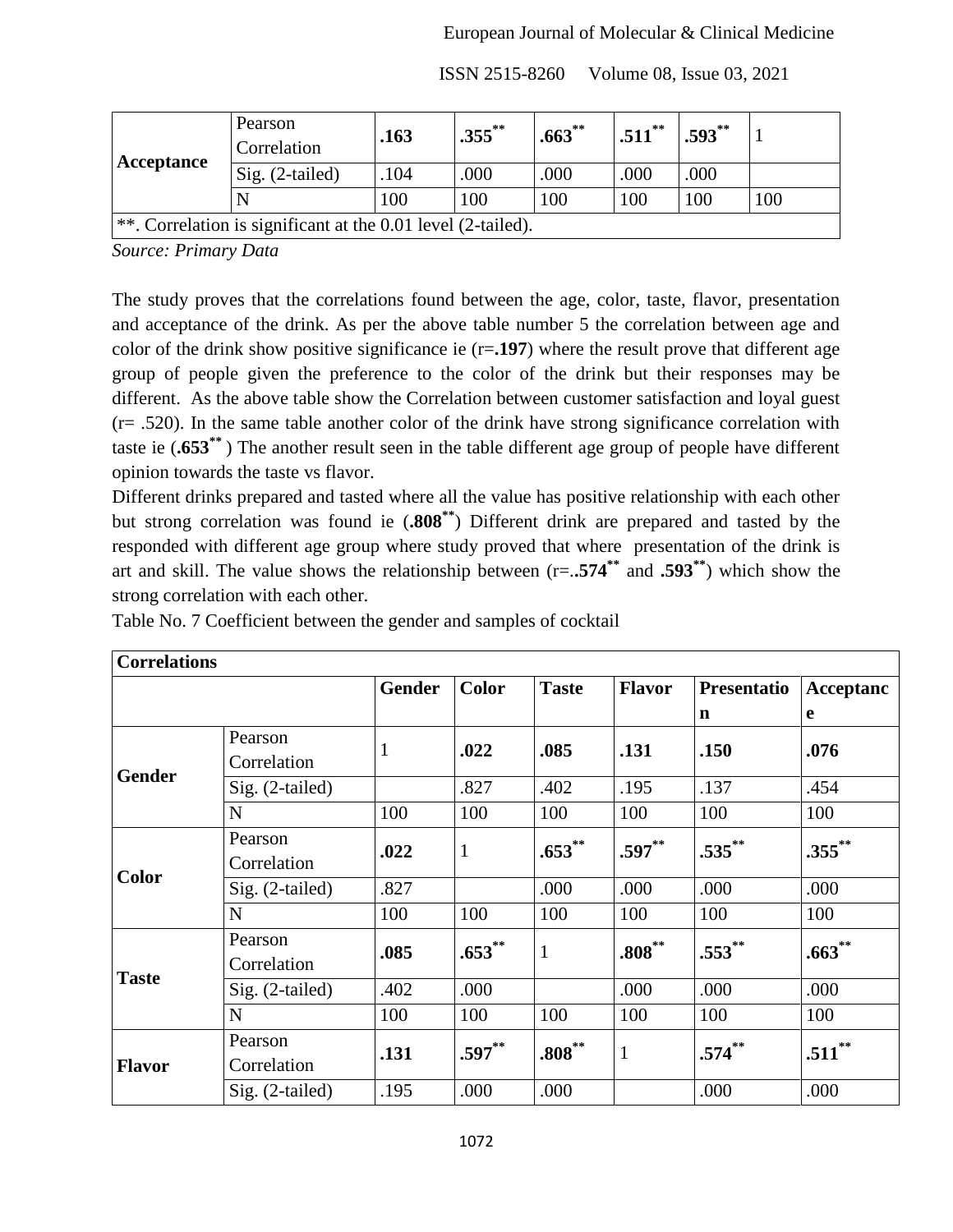## European Journal of Molecular & Clinical Medicine

|                                                                  | N                 | 100  | 100       | 100         | 100         | 100      | 100      |  |
|------------------------------------------------------------------|-------------------|------|-----------|-------------|-------------|----------|----------|--|
|                                                                  | Pearson           | .150 | $.535***$ | $.553$ **   | $.574^{**}$ | 1        | $.593**$ |  |
| <b>Presentation</b>                                              | Correlation       |      |           |             |             |          |          |  |
|                                                                  | Sig. $(2-tailed)$ | .137 | .000      | .000        | .000        |          | .000     |  |
|                                                                  | N                 | 100  | 100       | 100         | 100         | 100      | 100      |  |
|                                                                  | Pearson           | .076 | $.355$ ** | $.663^{**}$ | $.511$ **   | $.593**$ |          |  |
|                                                                  | Correlation       |      |           |             |             |          |          |  |
| Acceptance                                                       | Sig. $(2-tailed)$ | .454 | .000      | .000        | .000        | .000     |          |  |
|                                                                  | N                 | 100  | 100       | 100         | 100         | 100      | 100      |  |
| $ **$ . Correlation is significant at the 0.01 level (2-tailed). |                   |      |           |             |             |          |          |  |

ISSN 2515-8260 Volume 08, Issue 03, 2021

## *Source: Primary Data*

As mentioned in the Table number 07 shows the correlation between gender and color of the drink, the result shows the positive significance correlation with each other. The gender given the preference to color of the drink ie (**.653\*\***) where in another case it seen that different gender tasted the sample of the cocktail and found strong correlation with taste and flavor ie (**.808\*\***). Further the relationship seen between presentation and acceptance of the drink, where it seen in the results that presentation of drink different gender given their importance and result prove that the correlation found satisfactory ie (**.593\*\***).

## **Conclusion:**

Since long back the history of alcoholic beverages traced and observed that the consumption of these beverages are good for health or bad which has become the topic of debate at present. The consumption or intake of theses beverages evolve constantly around the world. Although India is dry country where drinking practices are found different at the various stages and aspects. From this study the results revealed that there is positive association of alcoholic beverages in terms of taste, color, flavors and nutritive value. Cocktails are found as International drink where all the different categories customer are given their preference. The study suggest that using of different types of juices, fresh herbs and other useful ingredients change the taste, color, flavor and give new shape to the drink where customer show the acceptability towards the drinks. Some spirits are bitter in their taste where customer not given much more preference, but when they are prepared in different style and technique with addition of some mixture customer love to consume drinks and become preferable drink for the customer

## **References:**

1. Troiano RP, Briefel RR, Carroll MD, Bialostosky K (2000) Energy and fat intakes of children and adolescents in the United States: data from the National Health and Nutrition Examination Surveys. Am J Clin Nutr 72(5 Suppl): 1343S-1353S.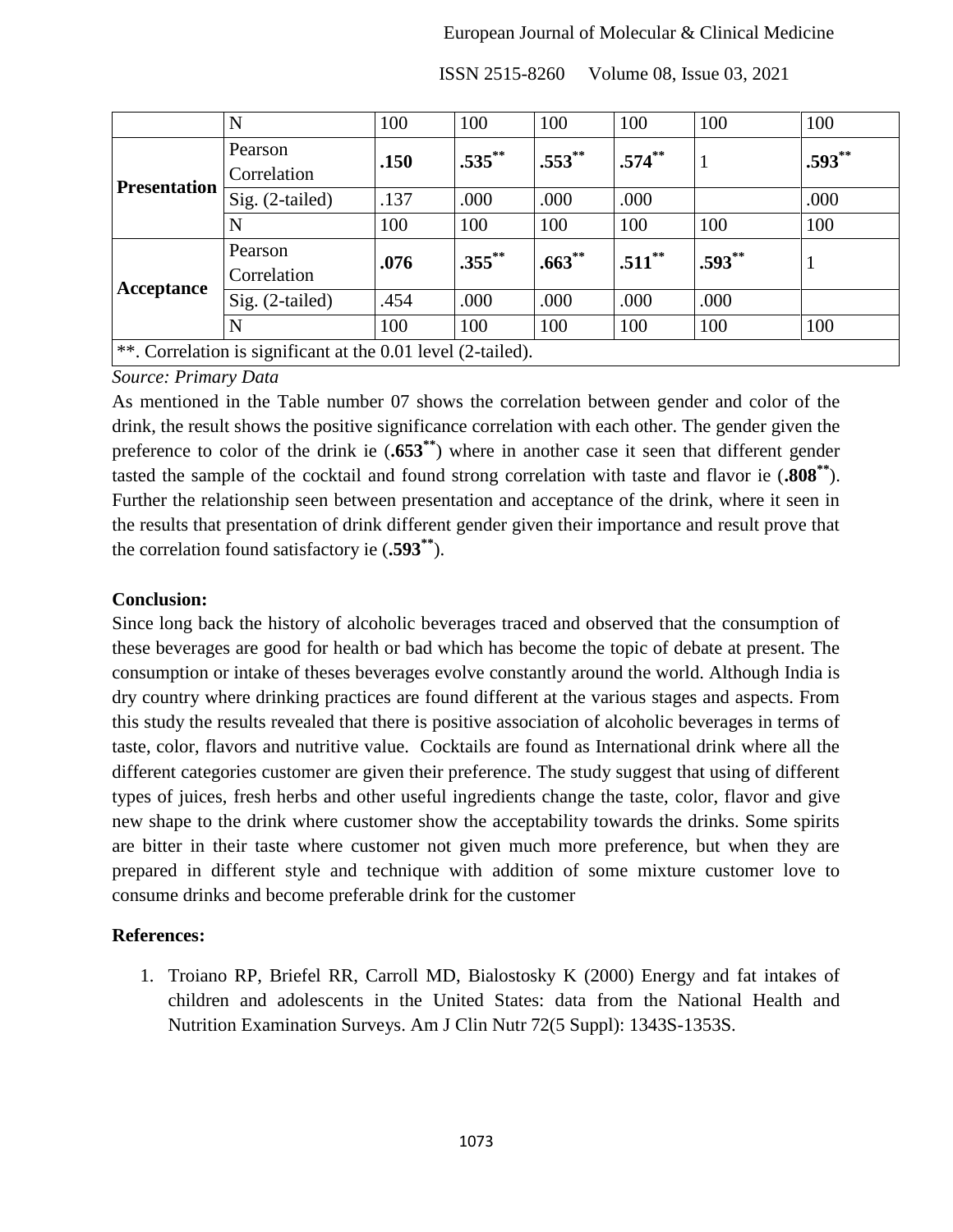- 2. Fiordalisi I, Finberg L (2003) Diarrhea and Dehydration. In: Perkin RM, Swift JD, Newton DA (Eds.), Pediatric Hospital Medicine. Lippincott Williams & Wilkins, Philadelphia, USA, pp.191-198.
- 3. Lorenz JM, Kleinman LI (2003) Physiology and Pathophysiology of Body Water and Electrolytes. In: Kaplan LA, Pesce AJ, Kazmierczak SC (Eds.), Clinical chemistry: theory, analysis, correlation. Mosby, Inc, Missouri, USA, pp. 452-453.
- 4. Abdeiazmi Sayed, Abdelazimf Abdellati. The Beverages. Agri Res & Tech: Open Access J. 2018; 14(5): 555933. DOI: 10.19080/ARTOAJ.2018.14.555933.
- 5. Das, Subir & Balakrishnan, Vallath & Vasudevan, Damodaran. (2006). Alcohol: Its health and social impact in India. The National medical journal of India. 19. 94-9.
- 6. Roethenbaugh G (2005) Ingredients. In Chemistry and Technology of Soft Drinks and Fruit Juices. Ashurst PR (Eds.), Sheffield Academic Press, England, pp. 15-34.
- 7. *Alcohol: Its health and social impact in India*. Available from: https://www.researchgate.net/publication/7027233\_Alcohol\_Its\_health\_and\_social\_impa ct\_in\_India [accessed Apr 09 2020].
- 8. Launch of Indian Alcohol Policy Alliance. The Globe. 2005; 2:1- 24. 5. WHO Global Status Report on Alcohol 2004:28-52
- 9. Gupta PC, Saxena S, Pednekar MS, Maulik PK. Alcohol consumption among middleaged and elderly men: a community study from western India. Alcohol and Alcoholism. 2003 Jul-Aug; 38(4):327-31
- 10. Haider W, Chaudhary MA. Prevalence of alcoholism in the Punjab, Pakistan. Biomedica.2008 July-Dec;24:80-84
- 11. Dorothy Hector, Elizabeth McGill, Daniel Grace and Matt Egan, Challenging, cooperating and splitting: a qualitative analysis of how the trade press responded to cumulative impact policies in England and Wales, *Drugs: Education, Prevention and Policy*, 10.1080/09687637.2017.1353063, **26**, 1, (104-112), (2017).
- 12. S. Costanzo, G. de Gaetano, A. Di Castelnuovo, L. Djoussé, A. Poli and D.P. Van Velden, Moderate alcohol consumption and lower total mortality risk: justified doubts or established facts?, *Nutrition, Metabolism and Cardiovascular Diseases*, 10.1016/j.numecd.2019.05.062, (2019).
- 13. Ingeborg Rossow and Jim McCambridge, The handling of evidence in national and local policy making: a case study of alcohol industry actor strategies regarding data on onpremise trading hours and violence in Norway, *BMC Public Health*, 10.1186/s12889- 018-6348-y, **19**, 1, (2019).